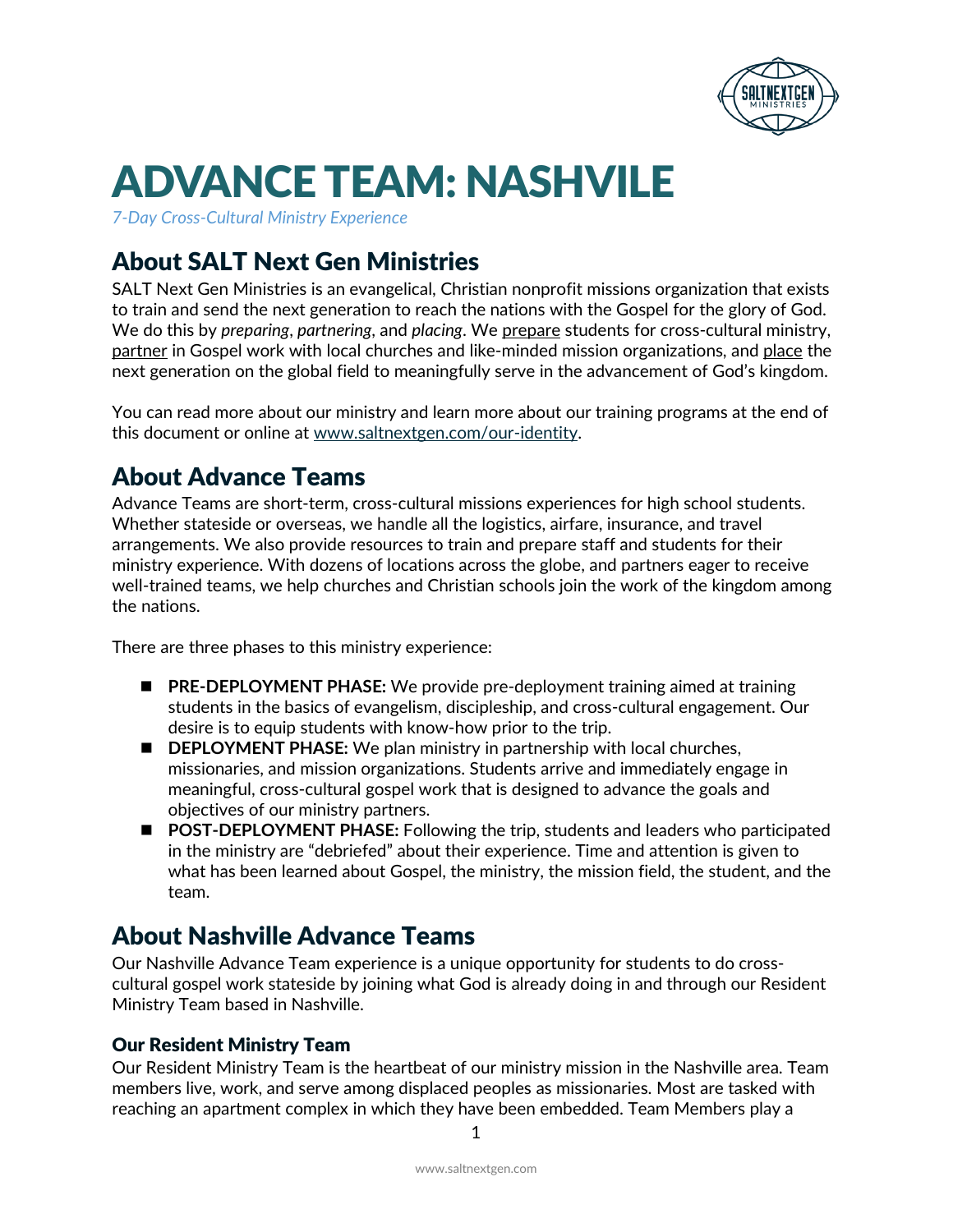crucial role in helping to coach and train high school and college students for cross-cultural gospel ministry.

Our Resident Ministry Team accomplishes its goals and objectives by 1) training and coaching students to live and serve as cross-cultural gospel workers. This is done by 2) immersing students in an active, cross-cultural ministry environment that is focused on evangelism, discipleship, and church-planting. This is possible because our Resident Ministry Team is already 3) living missionally and working as a team alongside our local partners to achieve gospel saturation in our target ministry area.

### Why Nashville?

Nashville provides a unique setting for cross-cultural ministry engagement because it a city in which many refugees are resettled. This makes for a very ethnically diverse community – especially in certain areas of the city, like the area we work in in the southeast of the city. As with any major American city, Nashville is home to many immigrants and migrant workers. As a

missions organization, we are excited to reach all peoples. But we are particularly drawn to engaging to the refugee population as we believe this is a strategic gospel opportunity for them and strategic training advantage for us.

#### Refugee vs Migrant Worker

Sometimes, there is confusion about the difference between a refugee and a migrant worker. Basically, a migrant worker is someone who *chooses* to move in order to find work outside of their homeland. But a refugee is someone who has been *forced* from their home. Refugees, according to the Office of the United Nations High Commissioner for Refugees (UNHCR), are people who are "fleeing armed conflict or persecution" and "for whom denial of asylum has potentially deadly consequences." Refugees leave their home countries because it is dangerous for them to stay. Turning refugees away could mean sentencing them to death. They often arrive without their personal belongings, sometimes without preplanning.

#### Why Focus on Refugees?

We work closely alongside and in partnership with refugee resettlement agencies in Nashville. In so doing, we learn where refugees are being placed. We also learn how best to meet refugees in their beginning stages of transition into a new world and a new life. With limited resources, most of these refugees fall deep into the cracks. While the term "resettlement" is often used, it is rare to find cases where refugees are truly "resettled" in every sense of the word. So, we believe the opportunity is ripe – not only to serve

### FAST FACTS ON REFUGEES

- Tennessee received a total of 1,683 arrivals in 2014. In 2016, Tennessee received 2,049, one of its largest resettlements in recent history, according to the Tennessee Office for Refugees. From 2017 to 2018, total arrivals dwindled from 1,185 to 478.
- In 2020, due to the pandemic and other political factors, only 11,814 refugees were accepted into the country nationwide. Nashville received 151 arrivals in 2020 out of 225 statewide.
- In 2021, some of the federal immigration restrictions have been eased, leading to an increase in the overall total of incoming refugees from 15,000 to a cap of 62,500.
- Refugees come from countries like Afghanistan, Burma, Colombia, Democratic Republic of the Congo, El Salvador, Ethiopia, Guatemala, Honduras, Iraq, South Sudan, Sudan, Uganda, and Ukraine.
- Our target ministry area is populated with families and individuals from 91 different overseas people groups - 31 of which are people groups considered to be "unreached".
- Nashville is home to the nation's largest Kurdish community, estimated to be a population of 15,000.

refugees through compassion ministry – but also to share the gospel with them as we do life beside them.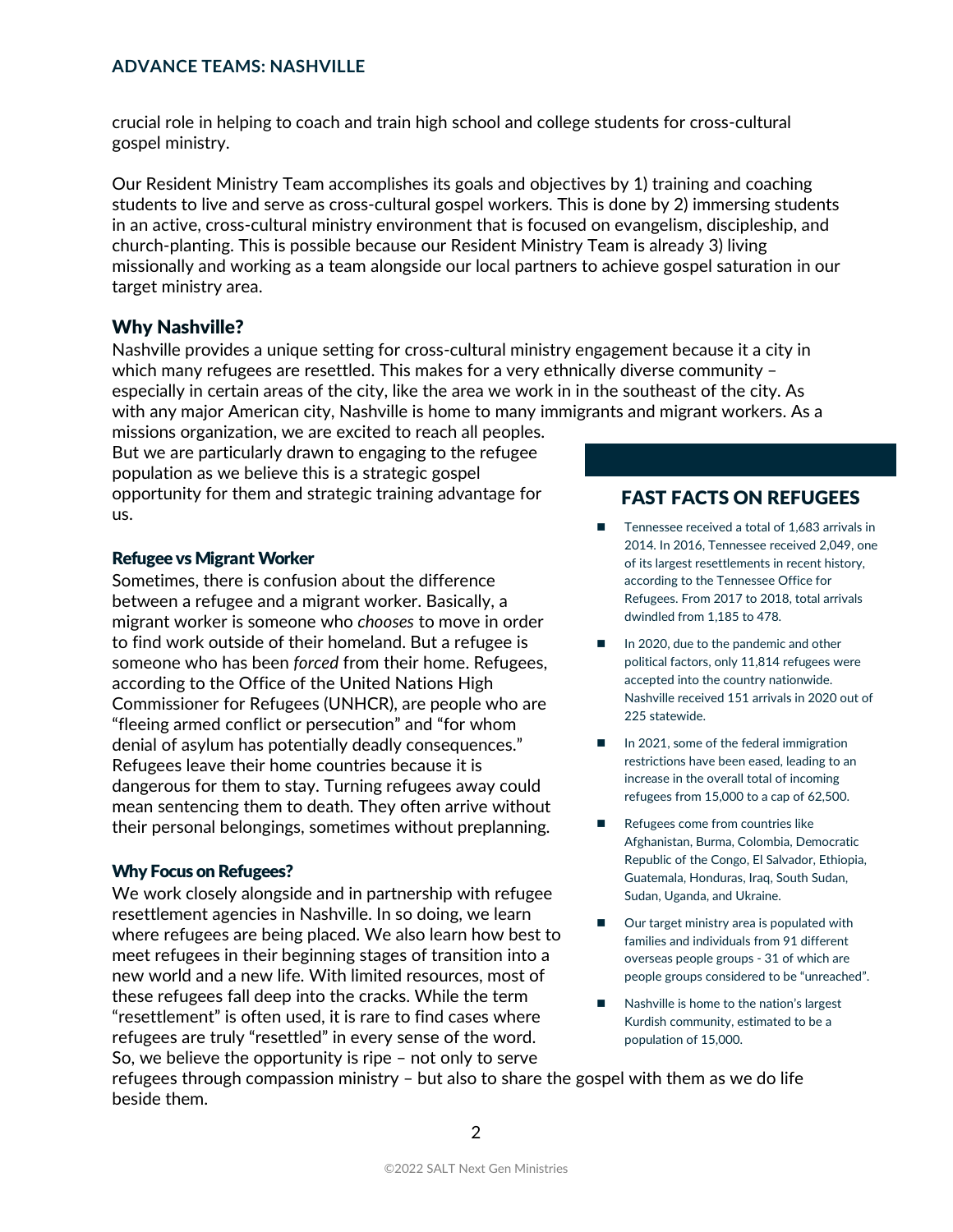

We love doing ministry in Nashville because we see global and local missions come together in a unique way. Those who are fleeing from war, violence, or persecution in their homelands often come from the very places to which we as ministers of the gospel have very limited to no access. In fact, we hope to send trained student-missionaries to these very same nations, regions, and people group!

Further, these refugees usually maintain close connection to communities and families back in their countries of origin. This means that our opportunity to share the gospel with them can lead to the opportunity to reach families and communities and even entire unreached people groups! We can point to recent stories for examples of how God converted a displaced person here in our nation and then used that same person to reach families, communities, villages, and small cities overseas with the Gospel.

### The Missions Opportunity in Nashville

There are unlimited opportunities here in Nashville for outreach, learning, and genuine crosscultural gospel engagement. This is why we are so passionate about exposing students to and involving them directly in this dynamic ministry environment!

Our vision for Advance Teams in Nashville is to connect students locally to missions that is global. We commit ourselves to focusing on your students and helping them to get them most out of this experience. We will make every effort and take every opportunity to bridge the gaps between people in our community. Together, alongside our Resident Ministry Team and our ministry partners, we will engage people from many cultures, religions, and backgrounds. In doing so, we will teach your students to learn to respect and appreciate cultural differences and help them to see the world through a different vantage point than what they have been accustomed to.

Above all, we want your students to love people more deeply, understand cross-cultural ministry more directly, and articulate the Gospel more clearly as a result of the time they spend doing ministry here alongside our team in Nashville.

# THE SPECIFICS

### Ministry Elements

There are three primary elements that make up every Advance Team experience: *Team Training, Ministry Engagement, Cross-Cultural Experience*

### TEAM TRAINING

Students will begin each day with a team devotion and prayer centered around that day's focus. Every day the team will focus on a specific people group and corresponding world religion. Your students will learn about a different world religion every day. Students will learn about Islam, Hinduism, Buddhism, Catholicism, Animism, and even Baha'i. They will learn how to share the Gospel and able to interact with people groups across those different religions. As part of their training experiencing, students will not just learn about these religions, but they will encounter them first-hand by visiting mosques, temples, and other religious institutions to learn from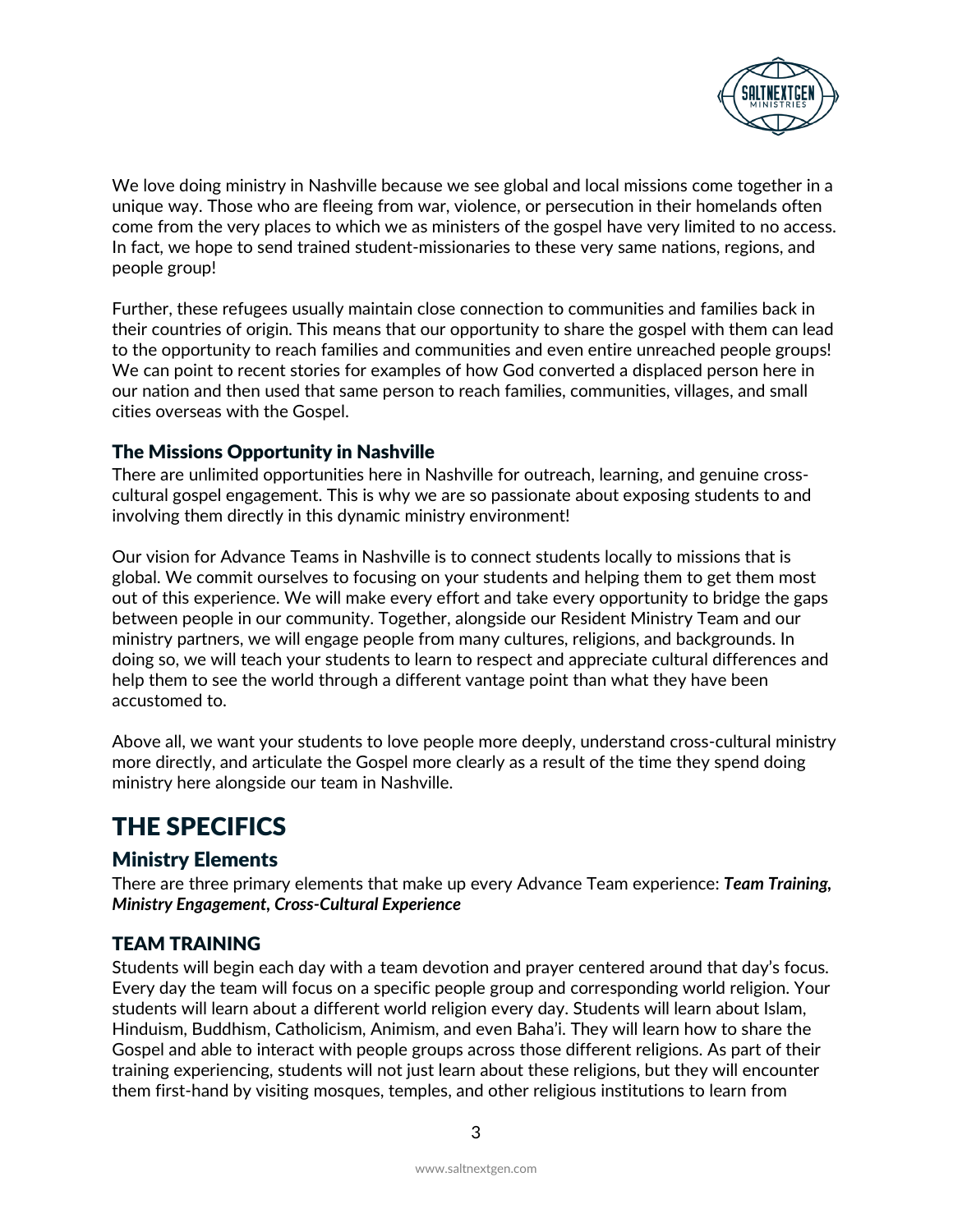different unbelieving religious leaders. Following these experiences, they will then learn specific evangelism and discipleship tools in relation to each from converted Christians across these different world religions.

#### MINISTRY ENGAGEMENT

Each day after lunch, students will shift their focus towards ministry. We have many local ministry partners who serve the refugee community in various ways. This part of their day is an opportunity for your students to serve alongside our Resident Ministry Team and our local ministry partners. The kinds of ministry that students will engage in throughout the week will range from homeless ministry to food pantry work, to youth ministry, to women and men's ministry, to outreach, and even to our own "Cola Wars". The Cola Wars are a special outreach event that we host where your students become "player-coaches" and lead a large group of children or teens in exciting, active, competitive, and fun games designed for large groups. As we play games with young people from the community, students have opportunities to make relational connections, share their testimonies, and even share the gospel message. Not only does this event make an impact in the lives of your students, we know it also helps us further the ministries of our ethnic church partners!

### CROSS-CULTURAL EXPERIENCE

Your students will learn how worldview and how culture functions. They will meet people from other cultures and learn about how to show respect and make meaningful connections with people from the Middle East, Africa, South America, Southeast Asia, and South Asia. You students will learn about different customs and traditions and will probably learn a few phrases in another language. Our desire in helping your students to engage with many cultures is to give them a heart for the nations and for the Gospel to advance among people "from every nation, from all tribes and peoples and languages" (Rev. 7:9).

# Ministry Schedule

#### Sample Schedule

| <b>Saturday</b>  |                                                                                                       |  |
|------------------|-------------------------------------------------------------------------------------------------------|--|
| <b>LUNCH</b>     | Lunch on Arrival                                                                                      |  |
| <b>AFTERNOON</b> | Introduction & Orientation<br>• Meet the SNGM Resident Ministry Team<br>International Market Activity |  |
| <b>DINNER</b>    | Share-A-Meal (Africa)                                                                                 |  |
| <b>FVFNING</b>   | ■ Refugee Simulation<br>■ Team Worship & Devotions                                                    |  |

| <b>Sunday</b>    |                                                                                           |  |
|------------------|-------------------------------------------------------------------------------------------|--|
| <b>BREAKFAST</b> | Team Breakfast                                                                            |  |
| <b>MORNING</b>   | • World Outreach VBS at Local Church Partner<br>• Morning Worship at Local Church Partner |  |
| <b>LUNCH</b>     | Share-A-Meal (Latin America)                                                              |  |
| <b>AFTERNOON</b> | ■ Fthnic Church Visit<br>■ Timberlake Village Outreach                                    |  |
| <b>DINNER</b>    | Share-A-Meal (South Asia)                                                                 |  |
| <b>EVENING</b>   | ■ Fthnic Church Visit<br>■ Team Worship & Devotions                                       |  |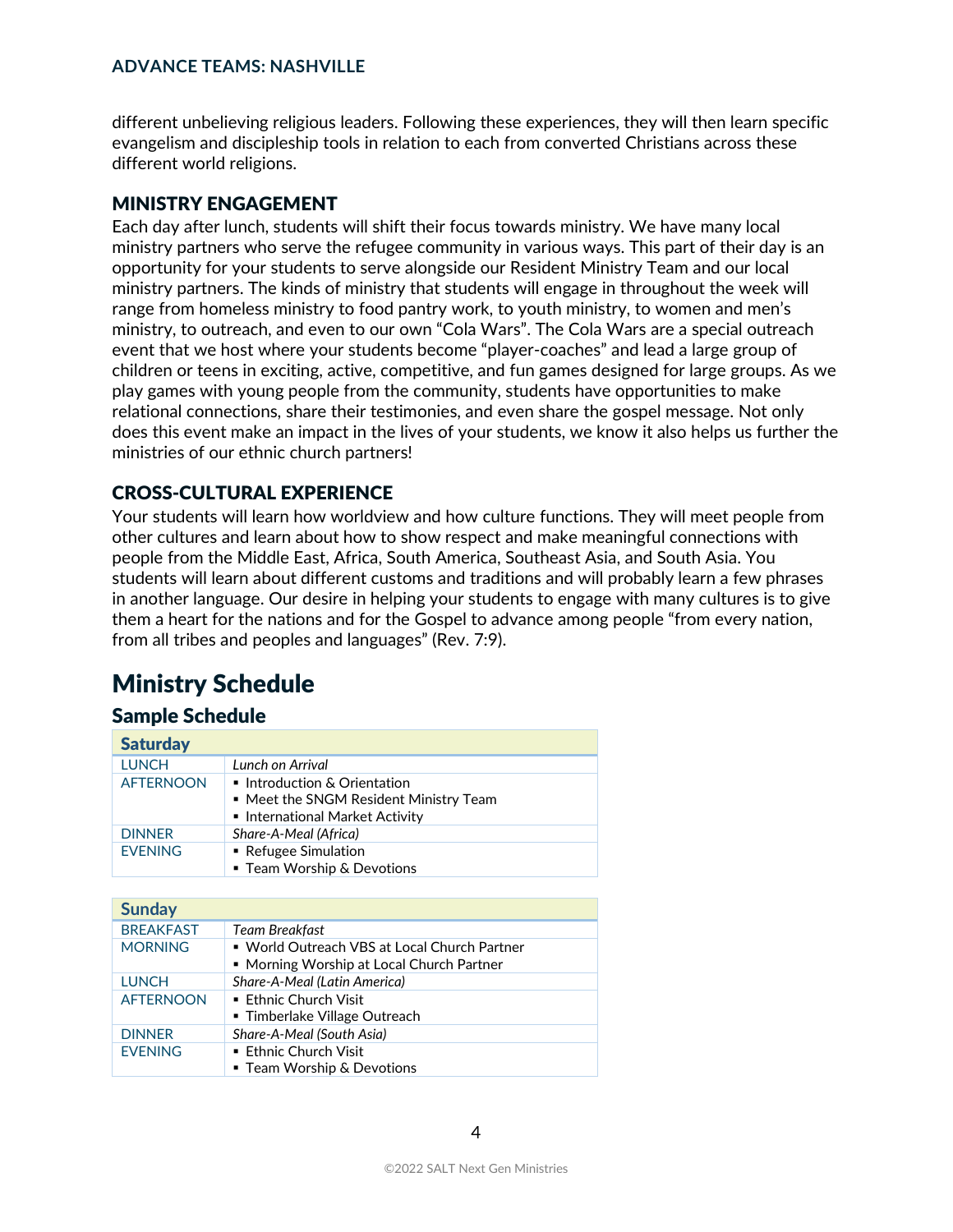

| <b>Monday</b>    |                                                 |
|------------------|-------------------------------------------------|
| <b>BRFAKFAST</b> | Team Breakfast                                  |
| <b>MORNING</b>   | • Hinduism 101 / Temple Visit                   |
| <b>LUNCH</b>     | Share-A-Meal (South Asia)                       |
| <b>AFTFRNOON</b> | • Serve at The Branch / People Loving Nashville |
| <b>DINNER</b>    | Share-A-Meal (Street Food)                      |
| <b>FVFNING</b>   | ■ Team Worship & Devotions                      |

# Sample Schedule (Cont'd)

| <b>Tuesday</b>   |                                                       |  |
|------------------|-------------------------------------------------------|--|
| <b>BREAKFAST</b> | Team Breakfast                                        |  |
| <b>MORNING</b>   | ■ Islam 101 / Mosque Visit                            |  |
| <b>LUNCH</b>     | Share-A-Meal (Kurdish)                                |  |
| <b>AFTERNOON</b> | ■ Stonebrook Outreach<br>■ World Outreach "Cola Wars" |  |
| <b>DINNER</b>    | Share-A-Meal (Middle Eastern)                         |  |
| <b>FVFNING</b>   | ■ Team Worship & Devotions                            |  |

| Wednesday        |                                                 |  |
|------------------|-------------------------------------------------|--|
| <b>BREAKFAST</b> | Team Breakfast                                  |  |
| <b>MORNING</b>   | • Buddhism 101 / Temple Visit                   |  |
| <b>LUNCH</b>     | Share-A-Meal (Thai)                             |  |
| <b>AFTFRNOON</b> | • Newport Outreach<br>• Plaza Mariachi Activity |  |
| <b>DINNER</b>    | Share-A-Meal (Taste of Heaven)                  |  |
| <b>EVENING</b>   | ■ Team Worship & Devotions                      |  |

| <b>Thursday</b>  |                                                                    |  |
|------------------|--------------------------------------------------------------------|--|
| <b>BRFAKFAST</b> | Team Breakfast                                                     |  |
| <b>MORNING</b>   | International Market Activity<br>• Prayer for the Nations Activity |  |
| <b>TUNCH</b>     | Share-A-Meal (Asian)                                               |  |

# Lodging

We work with churches to provide many different options. While some teams prefer to reserve rooms at local hotels, we encourage teams to stay at one of our partnered churches in the ministry area. This is extremely safe and, depending on what is available at the church, very comfortable while still providing that "mission trip" feel. Students sleep in church gyms or fellowship halls on air mattresses and in sleeping bags. This makes for a more inexpensive and, according to students, memorable experience.

# Safety & Security

Your students and leaders will always be with our members of our SNGM Staff and/or Resident Ministry Team – all of whom have been background-checked and child safety trained. Your students will not be placed in a situation where they are around people without the presence of our Team. There will be all sorts of opportunities to engage with people from multiple cultures, religions, and backgrounds. This is an amazing experience that we believe will positively shape how they see other people for the rest of their lives. However, we understand that there are real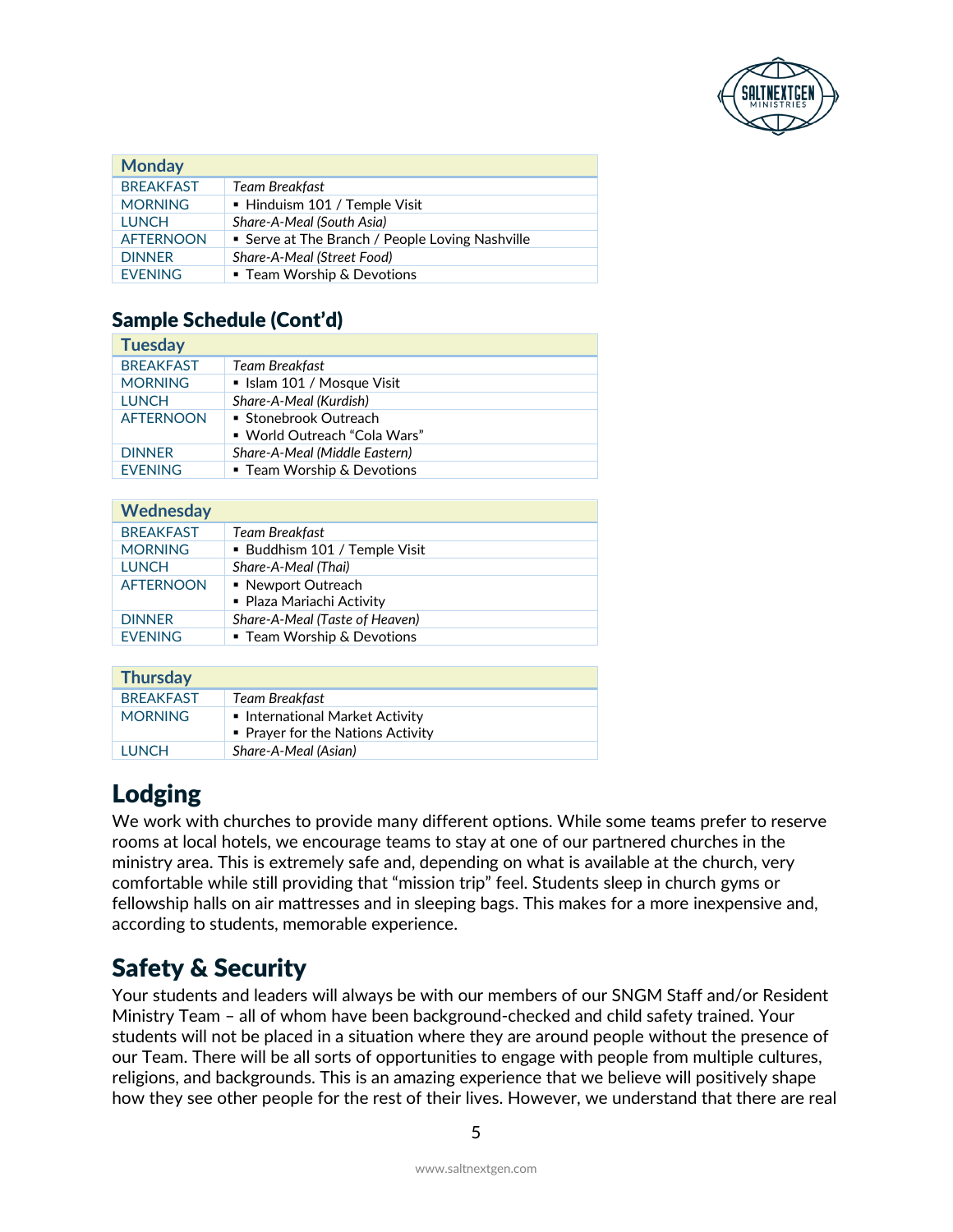cultural barriers at play that can offend people. We are there as experienced missionaries who do this on a regular basis to help bridge that gap for your team and those they will be engaging.

# Student Packing List

- $\Box$  3-4 changes of clothes, including modest athletic attire for the "Cola Wars"
- □ Pajamas
- $\Box$  Sleeping bag and pillow
- □ Air Mattress or cushion (optional)
- $\Box$  Toiletries (soap, shampoo, toothbrush, toothpaste, deodorant, etc.)
- $\Box$  Towel and washcloth
- $\Box$  Comfortable shoes
- □ Raincoat / Weather-Appropriate Clothing
- **Print Bible**
- Journal / Pen
- $\Box$  If you wear corrective lenses, consider bringing extra glasses/contact lenses, cleaning solution, sunglasses
- $\Box$  We recommend that every student should carry a small amount of cash or a debit card for international markets

### Personal Electronics Guidelines

One of the benefits of going away on a mission trip is that we get a chance to remove ourselves from the everyday distractions of our wired lives. Instead, we get to focus on building relationships with each other and get closer to the Lord. **In order to make the most of these spiritual and relational opportunities, WE ASK THAT YOU LIMIT STUDENT PHONE USE TO A COUPLE HOURS A DAY. The rest of the time, CELL PHONES WILL BE SECURELY STORED BY OUR STAFF.** Students can be allowed to use their phone on travel days. Computers, iPads, iPods, tablets, and other electronics will not be allowed on the trip. Your staff and ours will be able to take photos and share them with students.

# Ministry Packing List (Suggested)

- **□** Extra Air Mattresses
- Extra Blankets, Pillows, Sleeping Bags
- **Q** Clorox Wipes
- □ Wet Wipes

#### **FOR DONATION:**

- $\overline{O}$  Hygiene Supplies (various kinds; including women's products)
- $\overline{O}$  School Supplies (any/all kinds welcome)
- $\overline{O}$  Arts and Craft Supplies (any/all kinds welcome)
- $\overline{O}$  Coloring Books (especially with Bible stories)
- $\overline{O}$  Sandals / Slides (Children's sizes up to Men's size 9)
- $\overline{O}$  Soccer Jerseys / Cleats (Children's sizes up to Men's size 9)

PLEASE DO NOT BRING CANDY!

**MINISTRY SERVICE IDEA:** We suggest that if teams have any partners, such as a partnered grade in the case for some schools, that they challenge the teams to come up with duffle bags filled with some of these items. Duffle bags are a HUGE need. This allows us to organize all the supplies and have duffle bags to give away as well. These supplies will go to immigrant and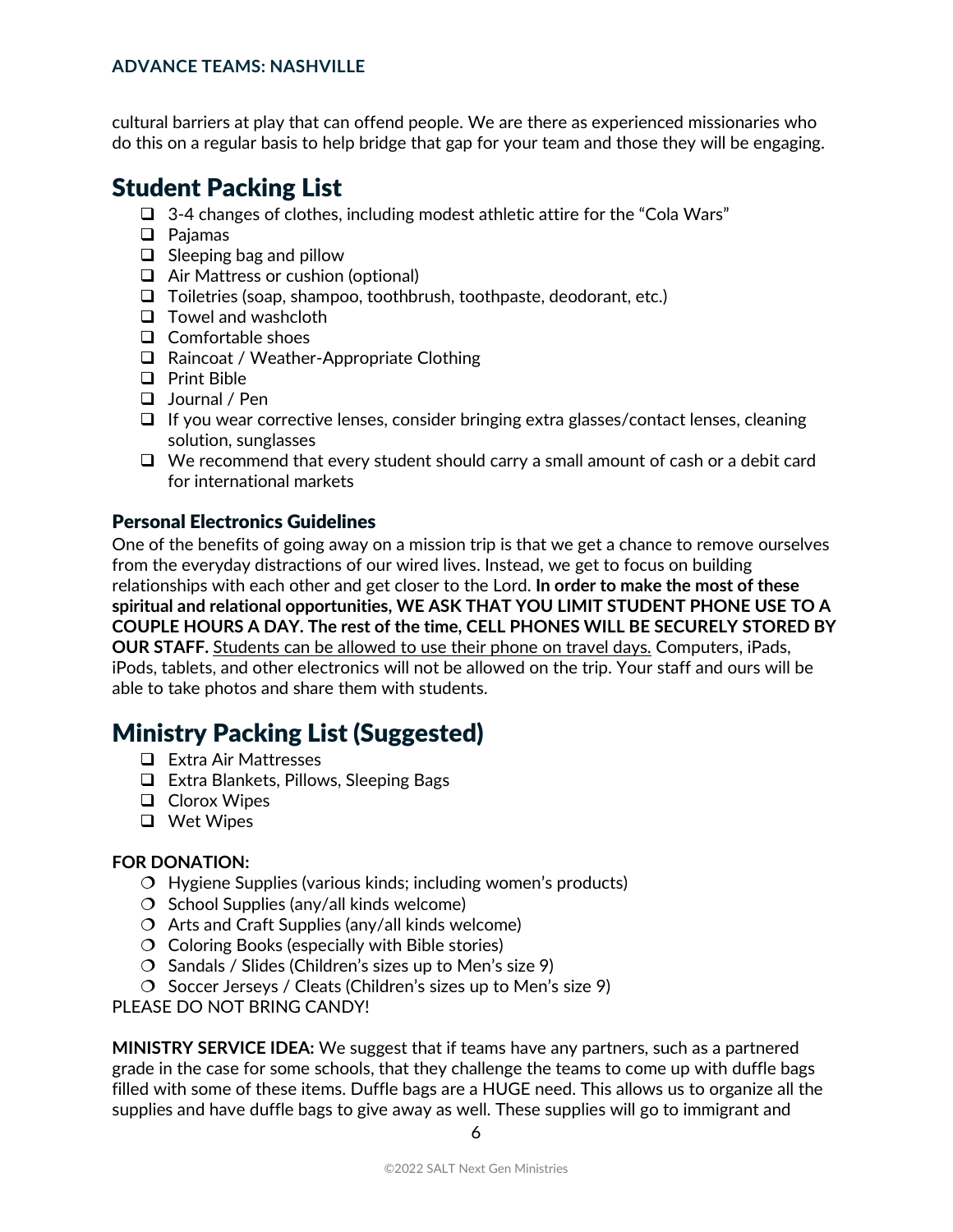

refugee families either through our ministry directly or through partnered ministries / churches that they will be working with throughout the week.

# Estimated Costs

Costs will vary due to multiple factors including the number of people in your team, lodging, food, transportation costs, etc. Your SNGM Advance Team Coordinator will work individually with each team to come up with an affordable budget. We do not want cost to prohibit or inhibit students from engaging in ministry – but effective ministry *will* cost you and your team something! And it *should* cost something – because ministry is *valuable*.

Here is an estimate based on an Advance Team of 15 students and 3 adult staff. NOTE: *This does not include transportation costs (e.g., van or bus rental, fuel, insurance, airfare, etc.)*:

| ITEM             | TOTAL (x18) |
|------------------|-------------|
| Food             | \$5,500     |
| Lodging          | \$2,500     |
| <b>T-Shirts</b>  | \$400       |
| <b>Equipment</b> | \$500       |
| Admin            | \$500       |
| <b>TOTAL</b>     | \$9,400     |

In this example, if each student paid \$625, this would also cover the costs for the three adult staff. We believe this makes for a very inexpensive yet doable mission trip.

*Have more questions?* Email us at [info@saltnextgen.com](mailto:info@saltnextgen.com) or call us at 1-844-2GOSALT. *Ready to*  apply? You can find a team application form at [https://www.saltnextgen.com/advance-team](https://www.saltnextgen.com/advance-team-nashville)[nashville](https://www.saltnextgen.com/advance-team-nashville) or visit [http://bit.ly/at-nashville.](http://bit.ly/at-nashville)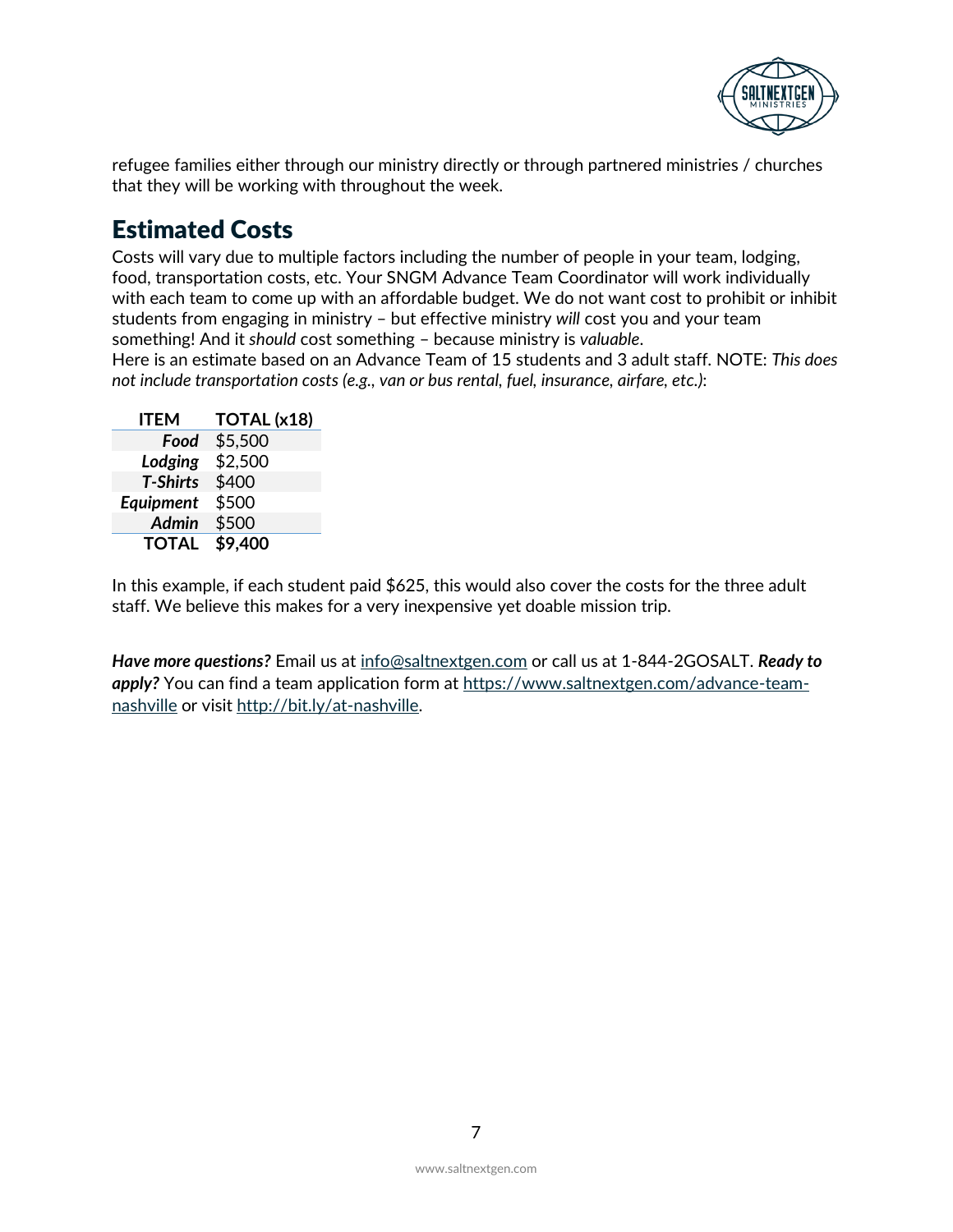# More About SALT Next Gen Ministries

### OUR MISSION

SALT Next Gen Ministries exists to train and send the next generation to reach the nations with the Gospel for the glory of God.

*Who is "the next generation"?* When we refer to the next generation, we are speaking of high school and college students between the ages of 16-24 years old. They are the next generation of Christians and thus, the future church members, missionaries, teachers, trainers, pastors, theologians, deacons and deaconesses, elders, senders, goers, youth workers, college leaders, parents, etc. In short, they are the future of Christianity.

*Why focus on these students?* Currently, there are about 1.2 billion youth on the planet. Young people, aged 15 to 24 years, constitute 16% of global population. In the U.S., 13% of the total population is between 15-24 years old. Yet this small sample humanity is a rapidly growing, disproportionately influential group with incredible potential for the kingdom. It is during these years, as identities are settled and trajectories are shaped, that the most important life decisions are made. We believe that it is these, the last before settling into the rigors and demands of adult life, years which are most strategic and can be wasted or invested for the gospel.

# OUR VALUES

*Why do we do what we do?* We believe in and champion...

- THE NEXT GENERATION of Jesus' disciples and the future of the church
- THE GREAT COMMISSION which directs us to make disciples of all nations
- THE LOCAL CHURCH which is Jesus' body and the focal point of God's activity on earth
- THE PARTNERSHIP OF THE GOSPEL in which we seek to operate and collaborate
- THE TRAINING PROCESS that is biblically faithful and culturally contextual

### OUR STRATEGY

*How do we do what we do?* We PREPARE, PARTNER, and PLACE. SALT Next Gen Ministries *prepares* students for cross-cultural ministry, *partners* in Gospel work with local churches and like-minded mission organizations, and *places* the next generation on the global field to meaningfully serve in the advancement of God's kingdom.

# OUR MEASURE OF SUCCESS

#### *How do we know when we've accomplished our mission?*

We believe we are successful in our mission as our training and sending results in students whose lives are shaped by the following five commitments:

- 1. Jesus Christ as Life-Master
- 2. The local church as God's Plan A
- 3. A missional lifestyle as second nature
- 4. Global missions as a kingdom priority
- 5. The Gospel as a life-dominating message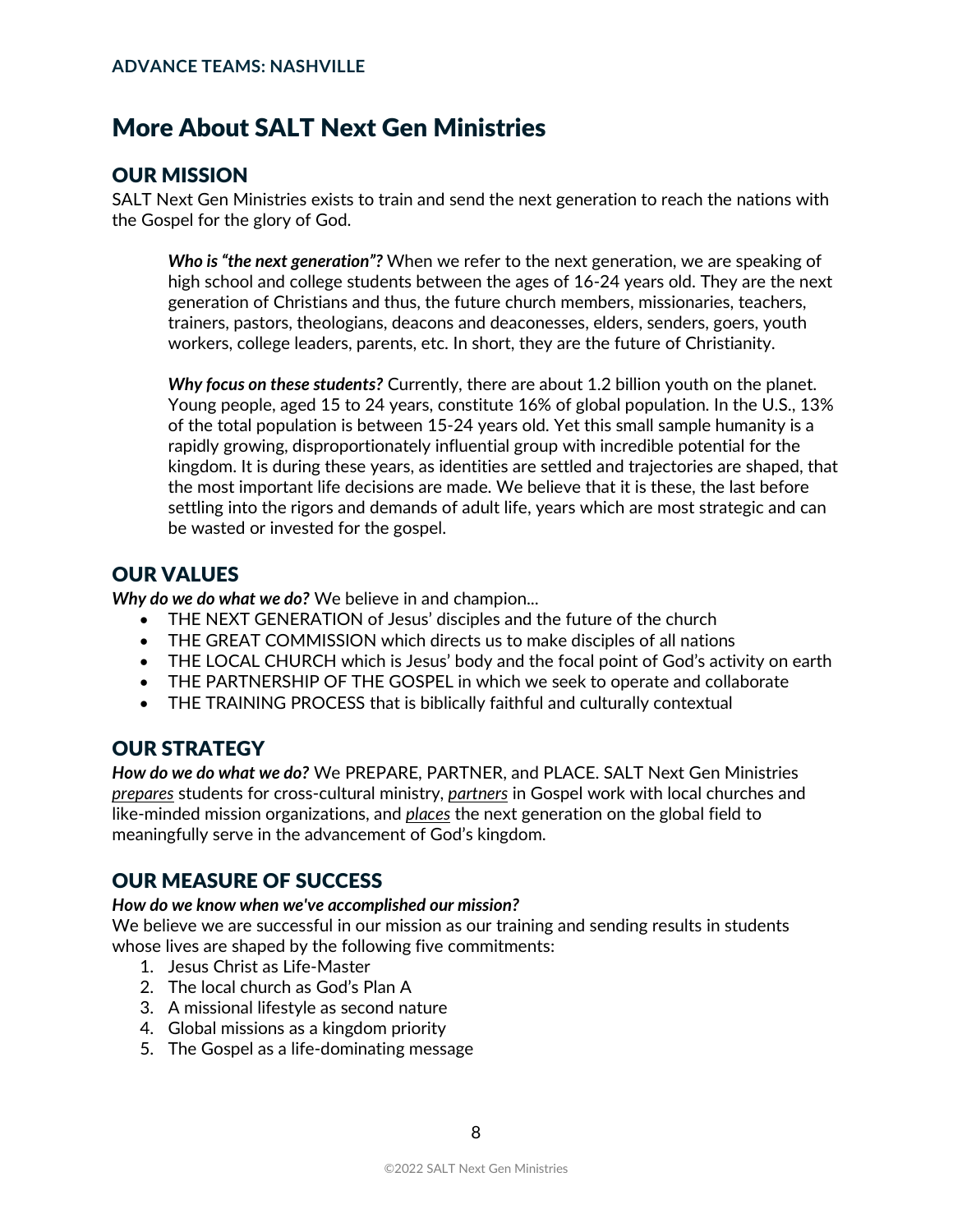

### OUR LONG-RANGE VISION

#### *Where do we believe God is taking us?*

We believe God is calling us to do our part to send 10,000 students to the nations by 2040. However, we are not driven solely by numbers. In sending students, we mean to evaluate our faithfulness to the task by asking ourselves the following of each student sent:

- Is this student experiencing life transformation that comes from living the gospel?
- Is this student vitally connected to his/her local church and committed to participating in the multiplication of healthy local churches where they are sent?
- Does this student demonstrate a passion for the gospel as well as compassion for people?
- Is this student humble, teachable, and eager to serve rather than be served?
- Does this student evidence a willingness to obey Christ and sacrifice his/her rights, preferences, possessions, and life, if necessary?

### OUR TRAINING AND SENDING PROGRAMS

### TWO TRAINING PATHWAYS

- **HIGH SCHOOL**
- **COLLEGIATE**

### THREE TRAINING TRACKS

- **ALPHA TRACK CHARACTER & CALLING**
- BETA TRACK EVANGELISM & DISCIPLESHIP BASICS
- GAMMA TRACK CROSS-CULTURAL ENGAGEMENT
- **DELTA TRACK LEADERSHIP & TEAM DYNAMICS**

### THREE TERMS OF CROSS-CULTURAL MINISTRY

- SHORT-TERM CROSS-CULTURAL EXPERIENCES (10-14 DAYS)
- **MID-TERM CROSS-CULTURAL INTERNSHIPS (6-8 WEEKS and 4 MONTHS)**
- LONG-TERM CROSS-CULTURAL RESIDENCIES (1-3 YEARS)

### MULTIPLE MISSIONS PARTNERS

We offer missions experiences and ministry opportunities through partnerships with the following mission organizations: International Missions Board (SBC), Greater Europe Mission, Christar, American Baptists for World Evangelism, Serge, and others!

# WHAT WE BELIEVE

### THE GODHEAD

We believe that the Godhead eternally exists in three persons–the Father, the Son, and the Holy Spirit–and that these three are one God, having precisely the same nature, attributes, and perfections. Although their eternal relationship is inscrutable, there is no priority or superiority between the three persons. Each person of the Godhead is equally worthy of the same homage, confidence, and obedience. (Matt. 3:16-17, 28:18-20; Mark 12:29; John 1:14; Acts 5:3-4; II Corinthians 13:14; Hebrews 1:1-3; Revelation 1:4-6)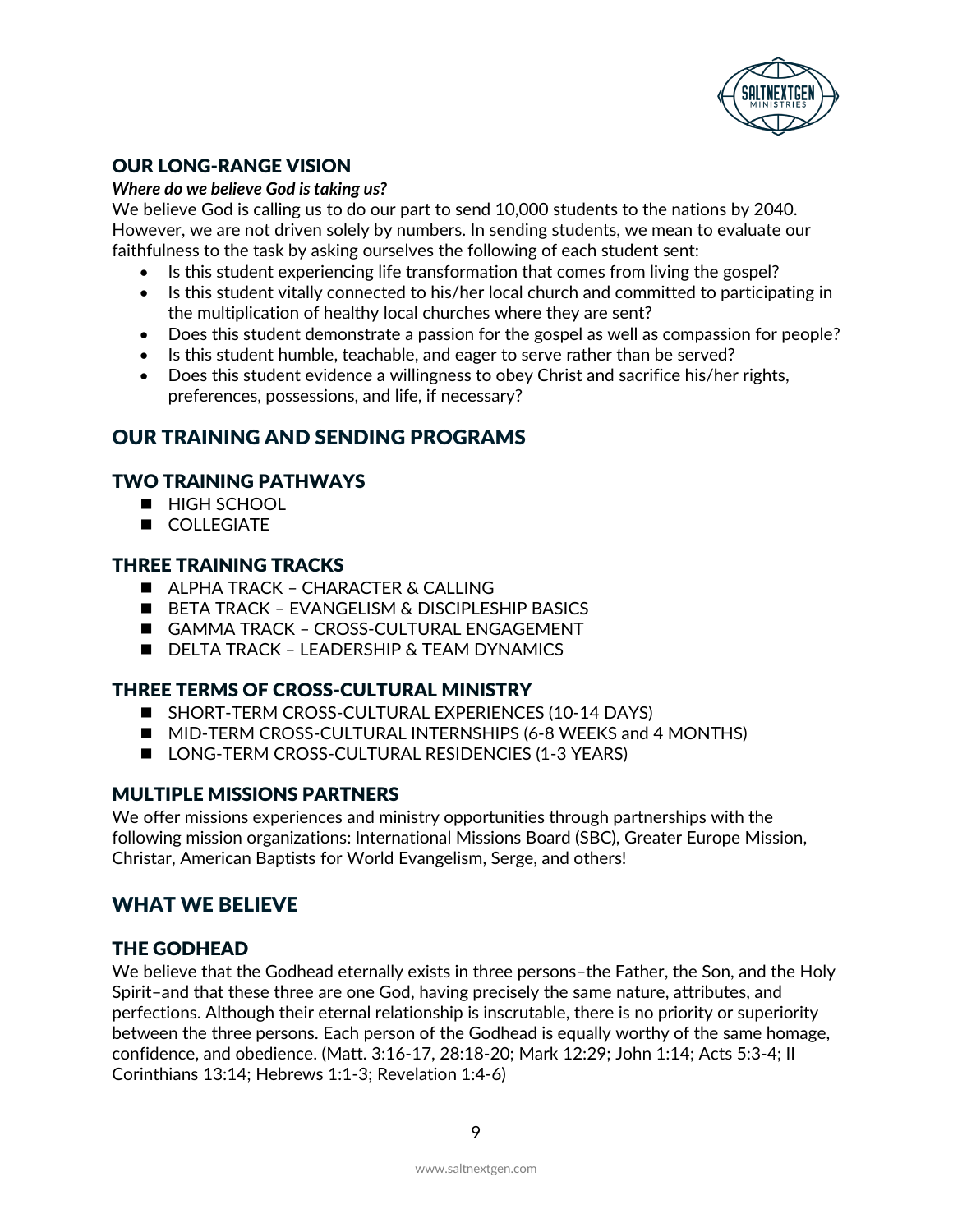### THE PERSON OF JESUS CHRIST

We believe in the deity of Jesus Christ, His virgin birth, sinless life, miracles, death on the cross to provide for our redemption, bodily resurrection and ascension into heaven, present ministry of intercession for us, and His return to earth in power and glory. (John 1:1,14; Philippians 2:6-7; Matthew 1:20-21; Luke 1:34-35; Isaiah 7:14; Luke 4:18-19; I Peter 3:18; I Timothy 2:4-6; I Corinthians 15:1-5, 12-20; Hebrews 7:25; I Thessalonians 4:13-18; Acts 1:10-11; Matthew 26:64; Revelation 19:11-16).

### THE SCRIPTURES

We believe in the divine, plenary, and verbal inspiration of the Scriptures. The whole Bible is inspired in the sense that holy men of God were moved by the Holy Spirit to write the very words of Scripture. This divine inspiration extends equally and fully to all parts of the writings as appeared in the original manuscripts. Therefore, the whole Bible, in the originals, is without error. As the revelation of God, we believe the Bible to be the sole authority and sufficiency with regard to Christian faith and practice. As such, it serves as the standard upon which all Christian beliefs, morality, lifestyles, and behavior should be based and evaluated.

The Scriptures center upon the Lord Jesus Christ in His person and work in His first and second coming, and hence no portion is properly read, or understood, until it leads to Him. The Christian's responsibility and duty is to handle accurately the Word of Truth. The reading and interpretation of the Scriptures is to be under the guidance and illumination of the Holy Spirit. (Luke 24:27, 44; John 5:39; Acts 17:2-3; Romans 15:4; I Corinthians 2:12-16; II Timothy 2:15, 3:16; II Peter 1:21)

### THE NATURE OF MAN

We believe that man was originally created in the image and after the likeness of God. Adam fell through sin, and as a consequence of his sin, lost his spiritual life. Becoming dead in trespasses and sins, he became subject to the power of the devil. This spiritual death, or total depravity of human nature, has been transmitted to the entire human race of man, the Man Christ Jesus alone being excepted. Thus every child of Adam is born into the world with a nature which not only possesses no spark of divine life, but is essentially and unchangeably sinful apart from divine grace. (Genesis 1:26, 2:17, 6:5; Psalm 14:1-3, 51:5; Jeremiah 17:9; John 3:6, 5:40, 6:35; Romans 3:10-19, 8:6-7; Ephesians 2:1-3; I Timothy 5:6; I John 3:8).

### THE HOPE OF SALVATION

We believe that, due to universal death through sin, no one can enter the kingdom of God unless born again. Our redemption has been accomplished solely by the blood of our Lord Jesus Christ, who was made to be sin and was made a curse for us by dying in our place. (Leviticus 17:11; Isaiah 64:6; Matthew 26:28; John 3:7-18; Romans 5:6-9; II Corinthians 5:21; Galatians 3:13, 6:15; Ephesians 1:7; Philippians 3:4-9; Titus 3:5; James 1:18; I Peter 1:18-19, 23).

We believe that the new birth of the believer comes only through faith in Christ, not by works, and that repentance is a vital part of believing. (John 1:12, 3:16,18,36, 5:24, 6:29, 14:6; Acts 13:39, 16:31; Romans 1:16-17, 3:22,26, 4:5, 10:4; Galatians 3:22).

Such belief will motivate in God's children love, gratitude, and obedience to His commands (Luke 10:20; John 6:37, 10:28-30; II Corinthians 5:1, 6-8; Ephesians 1:13-14; II Timothy 1:12; Hebrews 10:22; I Peter 1:3-5; I John 5:13).